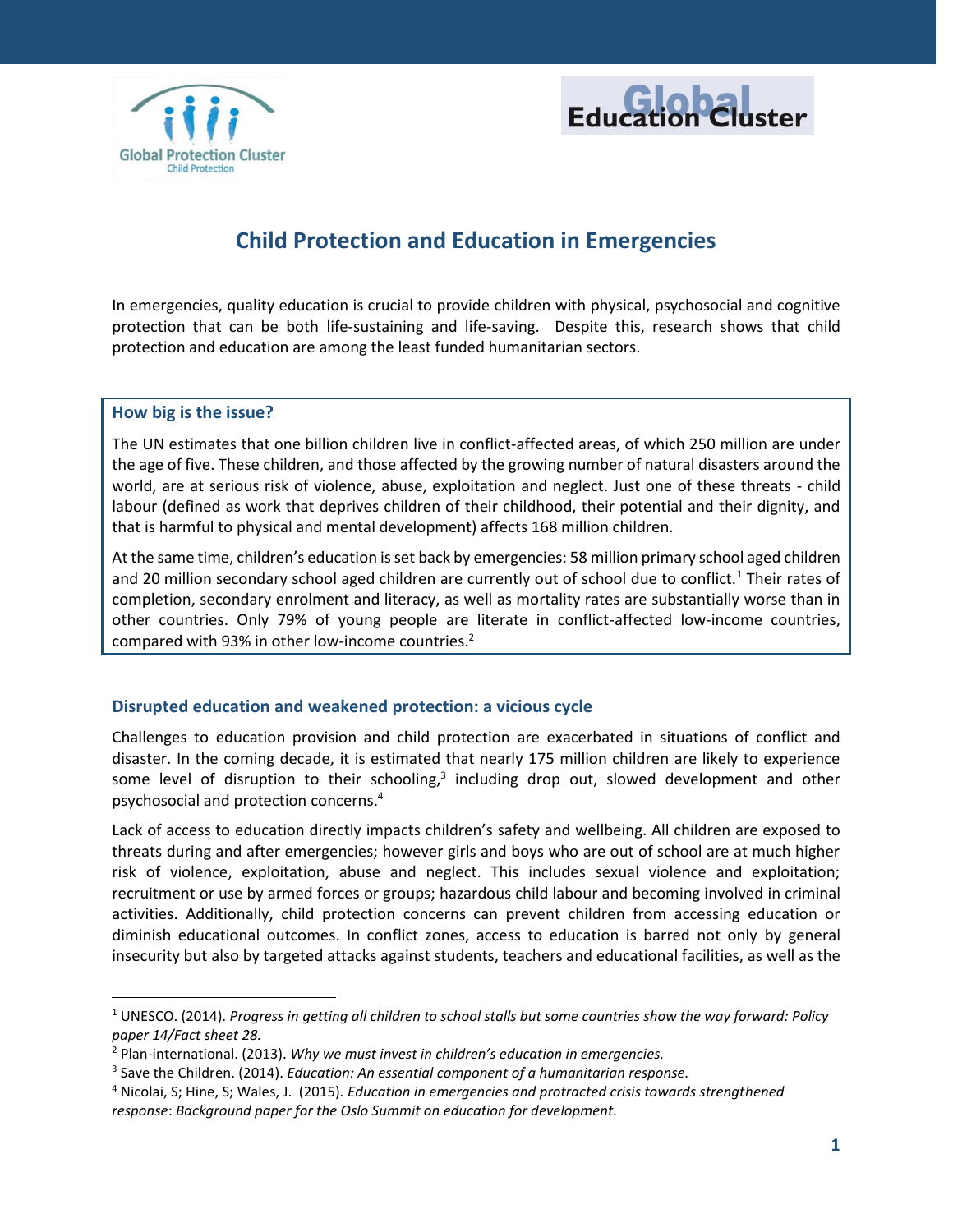use of those facilities for military purposes by parties to conflict. Armed conflict diverts public funds from education into military spending, making access to quality education difficult or impossible.

l

# **Safeguarding education and enhancing child protection – a virtuous cycle**

Safe and free education can help mitigate the impact of conflict and disasters by giving children and families a sense of normalcy, stability, structure and hope for the future. Toxic stress in children arises from loss of loved ones, natural disasters or conflict situations, including for example exposure to violence. Supportive, responsive relationships with caring adults as early in life as possible can help prevent or reverse the damaging effects of toxic stress.<sup>5</sup> Addressing toxic stress quickly can prevent the long term impact on a child's cognitive, behavioural, and emotional development. Furthermore, when children go to school, carers have time to rebuild their livelihoods, re-establish sources of income, or simply come to terms with their experiences.

What's more, education in itself makes children safer: higher levels of girls' education are associated with delayed childbirth and marriage, lower fertility rates, significantly higher prenatal care and lower child mortality.<sup>6</sup> A child in a safe school is less likely to be sexually or economically exploited or exposed to other risks, such as being recruited or used by armed forces or groups, often linked to organized crime.

Finally, education helps secure the future. It can give young people the necessary skills for decent employment, earn a living and become productive and responsible citizens. The positive effects that education has on threats such as recruitment, abduction, child labour and gender-based violence mitigate the need for responsive services later on.<sup>7</sup> Education can do more than patch up the damage caused by conflict; it can help with long-term processes of peace-building, strengthening social cohesion as well as provide essential building blocks for future economic stability.

## **What do children think?**

 $\overline{\phantom{a}}$ 

*"Schools should be re-established so that we don't fall behind, also because there is no school sometimes we go out on the fishing boats to help our parents and we stay out for three or four days where we cannot study."*

*"We want more child friendly spaces for children to meet so that we can share feelings and put our minds at ease."*

"*We need education so that we are ready for when disasters come to our country. We don't just need money and gifts. We need you to help us stand again on our own feet."*

Save the Children, World Vision, Plan International and UNICEF summary report of children's recommendations after Typhoon Haiyan (2014).

<sup>5</sup> Center on the Developing Child: Harvard University. (2015). *Toxic Stress.* 

<sup>6</sup> UNICEF. (2014). *The investment case for education and equity.* 

<sup>7</sup> Nicolai, S; Triplehorn, C. (2003). *The role of education in protecting children in conflict.*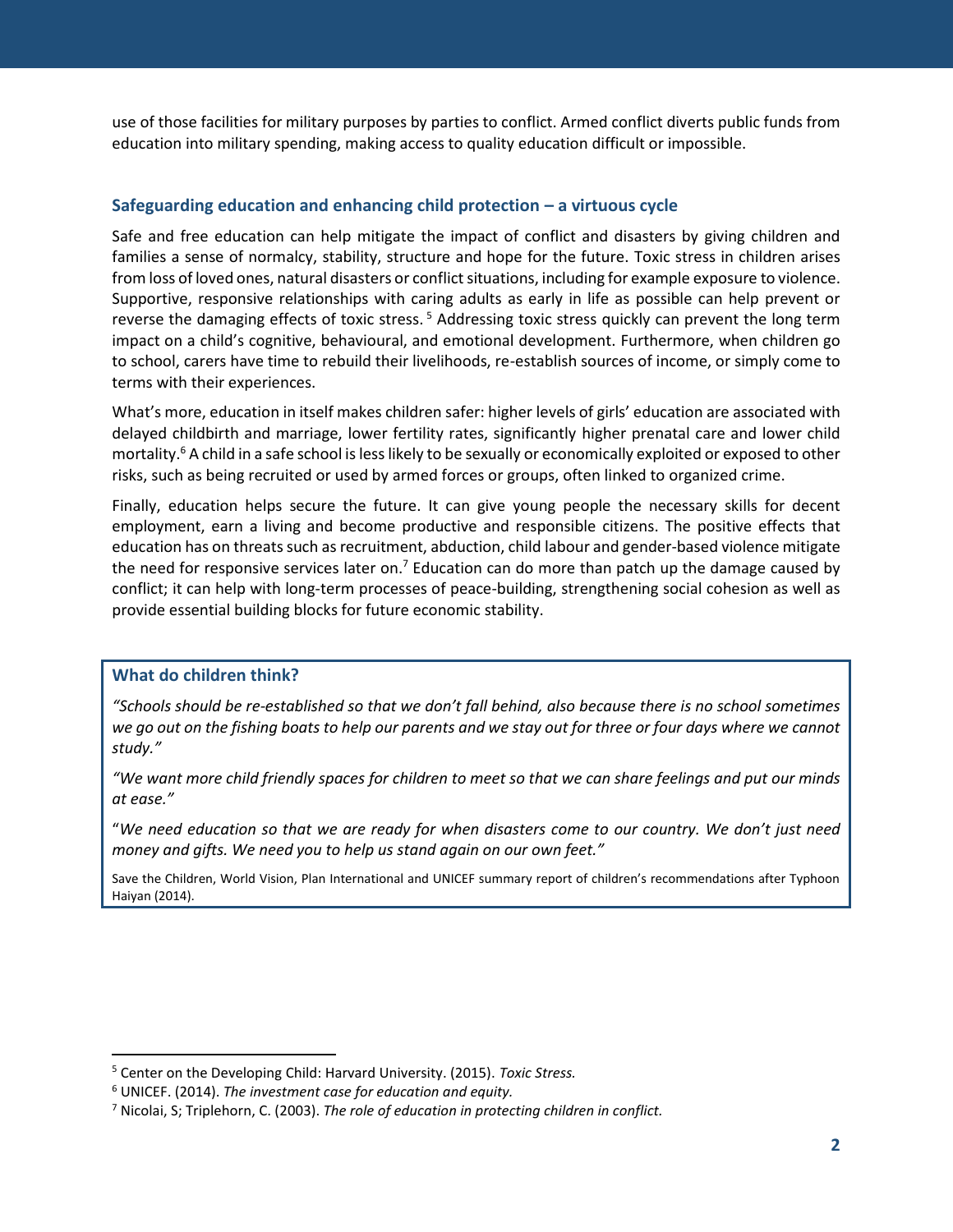### **One vision: Four solutions.**

**Vision:** *Boys and girls living in emergencies have equitable access to quality education and grow up free from abuse, neglect, exploitation and violence.* 

l

**1. Help children and families recover from conflict and disaster situations**. The longer children remain out of school, the less likely it becomes that they will return. Supporting their return to school is an important part of recovery.

Addressing child protection issues such as child labour can ensure that children are able to attend school.

Programs to support families with food, non-food items, and livelihood support can facilitate enrolment in school – as well as preventing early marriage, child labour, recruitment, and other forms of exploitation.

**2. Keep children safe.** Children need schools to be places of safety and provide an environment where peers and teachers are sources of support.

Schools can convey life-saving information and strengthen critical survival skills and children's resilience to cope with different sources of stress. In school, children can learn how to avoid landmines, how to protect themselves from sexual abuse, how to prevent HIV/AIDS, and how to access health care and other services.

**3. Strengthen children's participation in the humanitarian response.** Humanitarian efforts are most effective, and most protective when girls and boys of different ages input into assessment, design, implementation and monitoring - and schools are an ideal place for coordinating this engagement with children.

In schools, children can actively define their needs and strengths and build their capacity over time – thereby making the whole humanitarian response more effective and sustainable. At the same time, participation can be a positive and educational experience for children. Being in school, and helping shape responses to the crisis can help reduce children's feelings of helplessness and promote wellbeing.

**4. Invest now to secure future gains.** Good quality, accessible education can counter the underlying causes of violence, by fostering values of inclusion, tolerance, human rights and conflict resolution.<sup>8</sup>

Early and adequate investments in education and child protection during and after emergencies are crucial in order to reduce needs and vulnerabilities in the future.

### **Did you know?**

 $\overline{\phantom{a}}$ 

Children themselves almost always prioritise protection and education, and this is a compelling reason for humanitarians to do so. In 2013, children and families in Syria reported protection and education as the highest priority issues. This concept of protection was articulated by children through the word 'safety,' and research suggests that children's safety and right to protection are interpreted as a necessary precondition for, and therefore closely linked to their access to education. <sup>9</sup>

<sup>8</sup> Talbot, C. (2013). *Education in Conflict. Emergencies in light of the post-2015 MDGs and EFA agendas.* Geneva: NORRAG.

<sup>9</sup> War Child Holland. (2014). *Child rights situation analysis.*